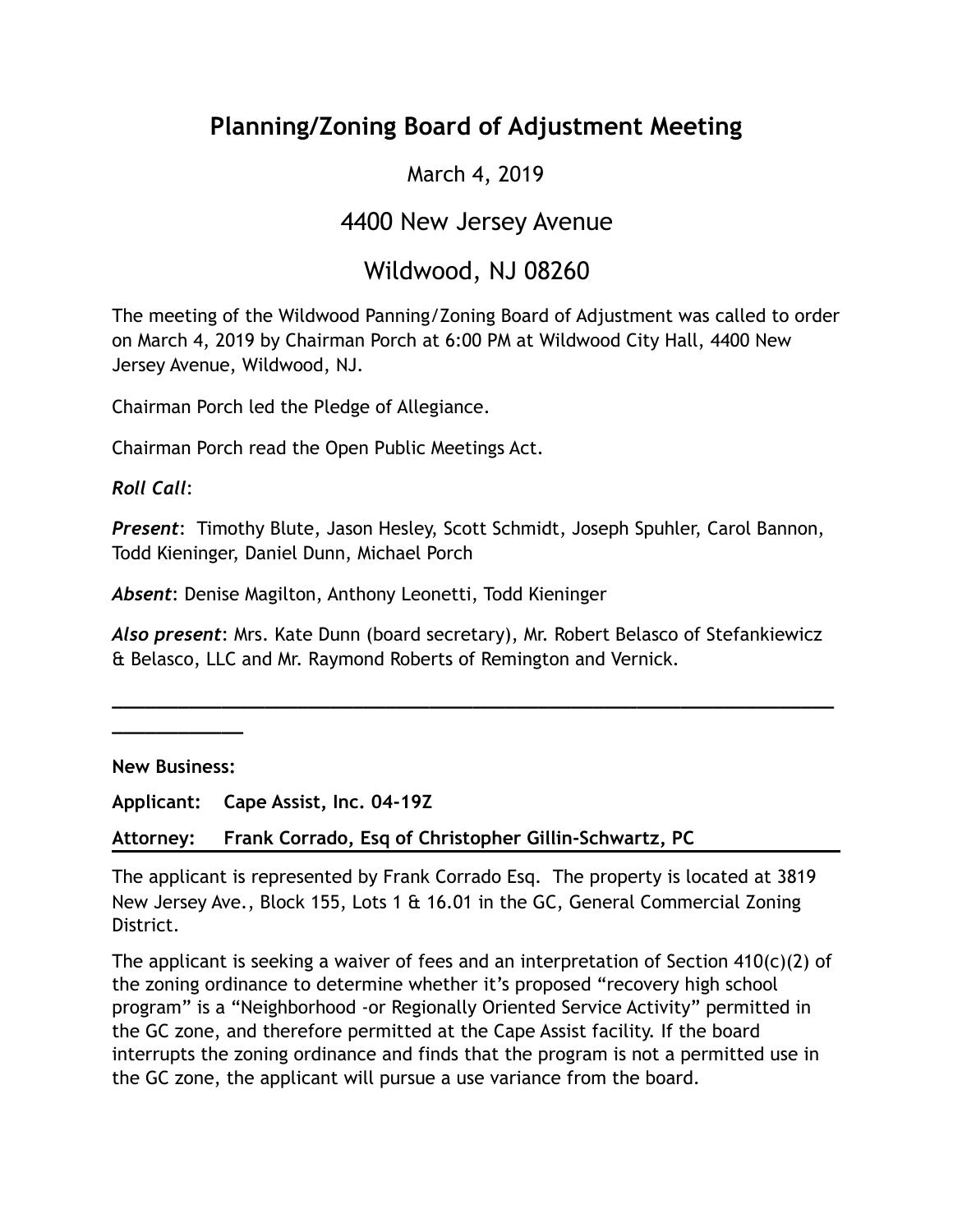Robert Belasco, the boards attorney, explains the nature of the application and at this point, the application is seeking an interruption.

Frank Corrado first states that the applicant is looking for a waiver of application & escrow fees from the board. He states that Cape Assist is a non-profit organization and they do good things for the community and therefore, they are looking for a waiver of the fees.

Michael Porch puts forth a motion to move forward on a vote to waive the fees. Jason Hesley second the motion. The waiver of fees is denied with 4 No votes and 3 Yes votes.

The applicant is allowed to move forward with the application at this time and will provide any necessary fees to the board.

Frank Corrado explains that this application has 2 parts. The 1st part the applicant is asking for the board to approve Cape Assist's recovery program at the current site. He explains that Cape Assist is located in the GC zone. He noted in the GC zone that schools are not a permitted use. However, he states that is program is really not a school. If the board finds that it is a "school" then the applicant will be asking for a use variance. He stated that he is also asking the board for a waiver of site plan approval since there will no site alterations or improvements. They will operate the program in the facility that is currently there.

Elizabeth Terenik is the professional planner for the application and was sworn in. Her resume was marked as Exhibit A-1.

The Executive Director of Cape Assist, Katie Faldetta was sworn in. She stated that Cape Assist is located at 3819 New Jersey Ave. She gave a brief description of what Cape Assist does and she stated that Cape Assist is a prevention program against substance abuse. She stated that they have services in almost every school and that they have at their current location in Wildwood for about 15 yrs. She stated that they have programs for ages including after school programs for kindergarteners, programs for older adults/parents and counseling programs for substance abuse.

Ms. Faldetta stated that the new program that they are looking to implement is a recovery high school. She stated that this program is currently taking place in 2 other places in New Jersey. It is a small program but it is very successful. She stated there is 1 currently in Union County and another in Monmouth County. She stated that the juveniles will be drug tested weekly to show they are in recovery in order to be or stay in the program. If at any point a drug test was failed, the juvenile would be removed from the program.

Ms. Faldetta addressed the question of why can't the program be in Middle Township or somewhere else. She stated that schools don't have the facilities for this program and that right now Cape Assist is the best fit for the program. She explained that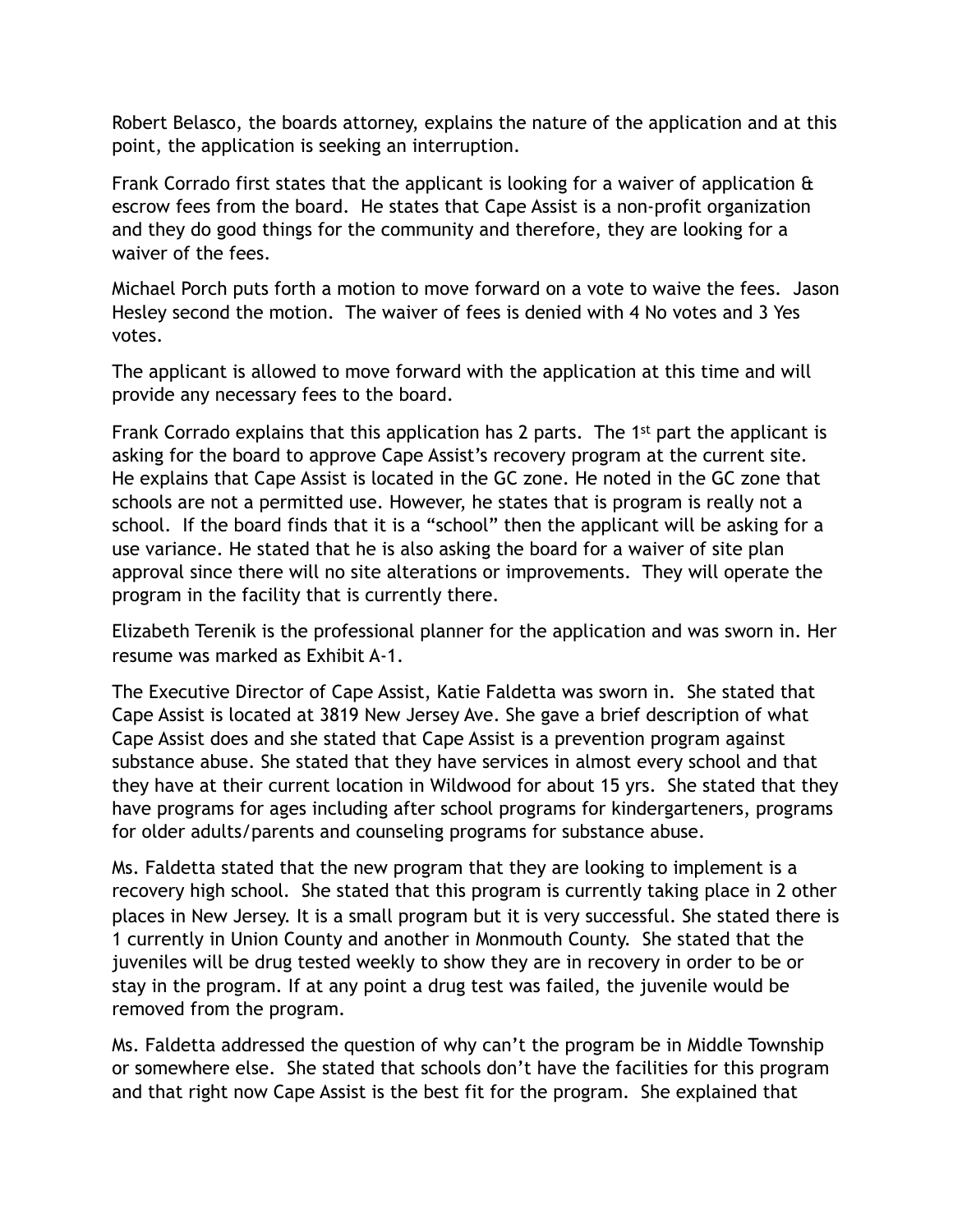schools can also be a trigger of abuse and it's best to take the kids out of that environment. She stated that there is an educational component to the program where all their educational work is done virtually. However, she stated that the focus of the program is recovery. The kids will be taking classes but getting counseling and other substance abuse services at the same time.

Ms. Faldetta noted that the primary source of referrals for the program is from the Wildwood Police Dept. Right now, they have 2 eligible students with a possibility of 2 more. She noted that current site at the Cape Assist building could not handle more than 10 students. She stated that the juveniles will either be dropped off by their parents or the sending school district. She also stated that this would add 2 employees to the Cape Assist building for the program.

Ms. Faldetta stated that the program will be from 8:30 to 2:30 daily on week days only. They have made arrangement with the Wildwood school district to send brown bag lunches to the kids in the program. The program will end in mid-June when schools get out for summer break. Next September, if the program is growing in which they anticipate growth, Cape Assist will seek to move the program to a bigger location. However, they can't guarantee that the program will not return to the same location in September.

After some questions raised by Mr. Corrado, Mrs. Faldetta testified that she didn't believe there would be any observable difference than what is there now. She also stated that they have not have any complaints from the police dept. in the passed year. She also stated that the Cape Assist building is ADA compliant and is annually inspected by the Wildwood Fire Dept. She believes that they are considered to be good neighbors and that this program is not a school because recovery is put 1st. She believes that this program will changes the lives of kids.

Frank Corrado states that the board now has the job to interrupt the zoning ordinance as to whether this a school or more a service.

Ms. Faldetta clarified that the grant is issued to Middle Township but is for the interest of Cape May County. She also said the 2 students that are currently eligible for the program, 1 is from Lower Township  $\theta$  the other is from Middle Township. They kids will be receiving grades through their school district.

There was a question as to whether Cape Assist had any prior meetings with any city officials prior to this application. Ms. Faldetta stated that they did have a meeting with the Business Administrator, Christopher Fox, however, the Mayor was unavailable at the time.

Mike McKnight is an education specialist for Cape May County and is sworn in. Mr. McKnight presented a letter that states the program is not considered a school because it does not have a school code and does not fit a definition of a school.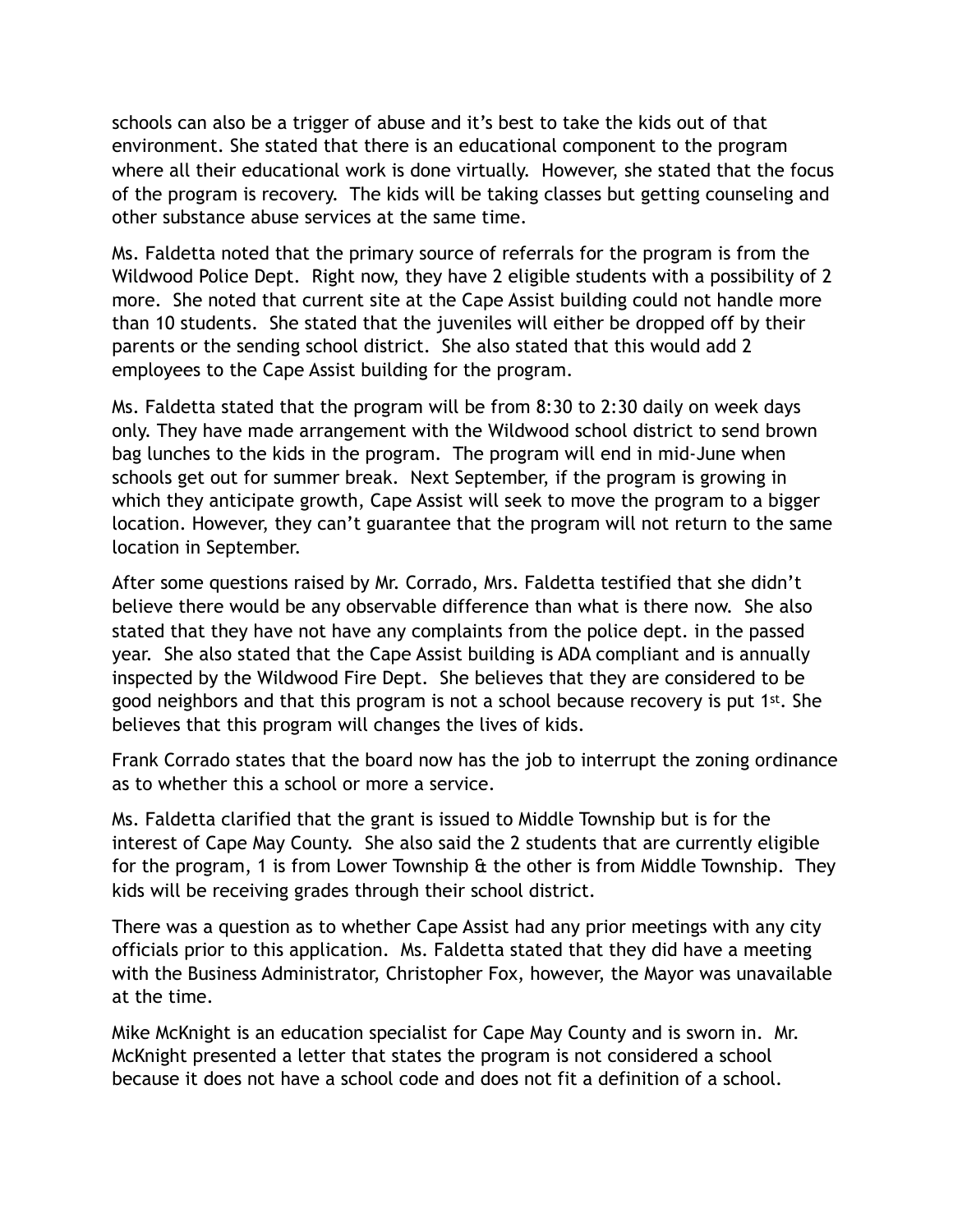Elizabeth Terenik, Professional Planner for the project stated that she visited the site and believes that the program is more a regional service than a school. She agrees that this is smaller in nature and that it is more a program than a school.

Jason Hesley put forth a motion to move forward with the vote for the interruption. Michael Porch 2<sup>nd</sup> the motion. The board interrupted the zoning ordinance and voted that the program is more a school than a service so the applicant must move forward with the use variance.

Frank Corrado stated that since the board deemed it a school, a school is an inherently beneficial use. He then read the definition of an inherently beneficial use. He also stated that an inherently beneficial use satisfies the positive criteria for a use variance because it promotes the public good.

Ms. Terenik doesn't believe that there would be any determent or negative effect on the zone plan, zoning ordinance or neighborhood. She also agrees that the addition on the program will not have any negative affects on the neighborhood or zoning plan and it will be similar in nature to what is there now. They are also requesting waiver of a site plan because there will be no change to the building.

### **MEMBER OF THE PUBLIC:**

Chris D'Amico from 121 W Magnolia Ave. is opposed to the project. He stated that they knew about the program for 18 months and didn't work with the City until now. He believes it should be regionalized and not in Wildwood.

Joseph Toland from 220 E Glenwood Ave. is opposed to the application. He stated there are 5 bars & 1 distillery around the corner and believes the program is a good idea but the location is not right.

Al Brannen from 217 E Bennett Ave is also opposed to the application. He stated that all school's enrollment is declining so why not put it in the schools. He stated that this is a tourist town and we don't need it here.

Mary D'Amico from 125 W Magnolia Ave. is also opposed to the application. She believes that this program is only putting a band aid on it.

John Bratelli from 117 W Spicer Ave is a new resident is also opposed to the application. He is questioning why they received a \$500,000 grant for only 4 kids and wondering if it is providing employment as well.

Tony Lehman has a property at 8200 Atlantic Ave. She spoke in favor of the project and was involved in getting the grant. She said while they were working on the grant for 18 months, they were just awarded the grant at the end of January. She noted they requested to meet with the mayor last March but he was unavailable.

Maryanne Bratelli from 117 W Spicer Ave. is also opposed to the application.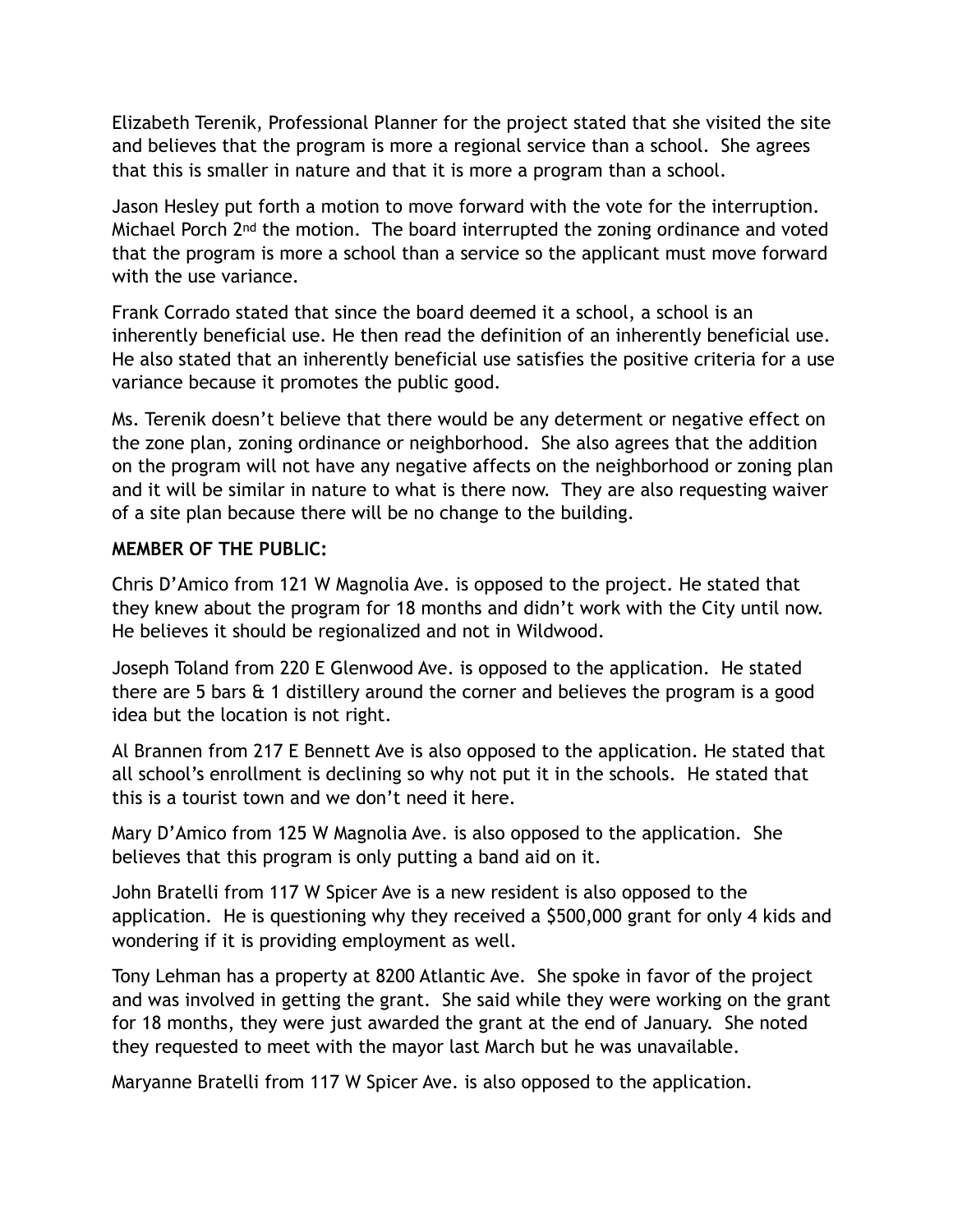Mary Vollmer from 115 W Spicer Ave. states she lives 4 doors down from Cape Assist and is also opposed to the application. She submitted a picture that was marked at exhibit W-1 which shows young adults hanging around the area.

Sally Honesty from 645 Bay Ave. in support of the program. She stated that as of March 7<sup>th</sup> she will recognizing her son's death and thinks the program will be great.

Public comment is closed.

Frank Corrado addresses the question of why put it in Wildwood and not Middle Township. He asked that Ms. Lehman explain a few things. She stated that they money just became available in January and that gave them a very short time frame to find a suitable place to have the program. She sated they partnered with Cape Assist because it was the best option for the short time frame that they had. She stated that the program would not be possible without Cape Assist.

Raymond Roberts is the board engineer and is sworn in. He stated that he had no objection to a waiver to site plan approval as there are no improvements on the building be done. He also read the purpose of GC zoning district.

Frank Corrado gives a summary of the application and states again that the application meets the positive criteria for an inherently beneficial use.

Robert Belasco gives a recap of the application and states the findings in fact.

The board votes on the findings in fact 1<sup>st</sup>.

Jason Hesley put for the motion to move forward with the vote on the findings in fact. Joseph Spuhler 2nd the motion.

The findings in fact were approved with 7 Yes votes.

The board moved on to the vote for the use variance. Jason Hesley made a motion to move forward with the vote. Michael Porch 2nd the motion.

The application was denied with 6 No votes and 1 Yes vote.

#### **Memorializing Resolutions:**

The resolution for Dragonfly Park, LLC 18-18Z was approved with 5 Yes votes and 1 No vote. Daniel Dunn abstained from the vote.

The resolution for Anton Osipov, LLC 20-18P was approved with 6 Yes votes. Daniel Dunn abstained from the vote.

The resolution for the City of Wildwood Ordinance 1133-19 was approved with 7 Yes votes.